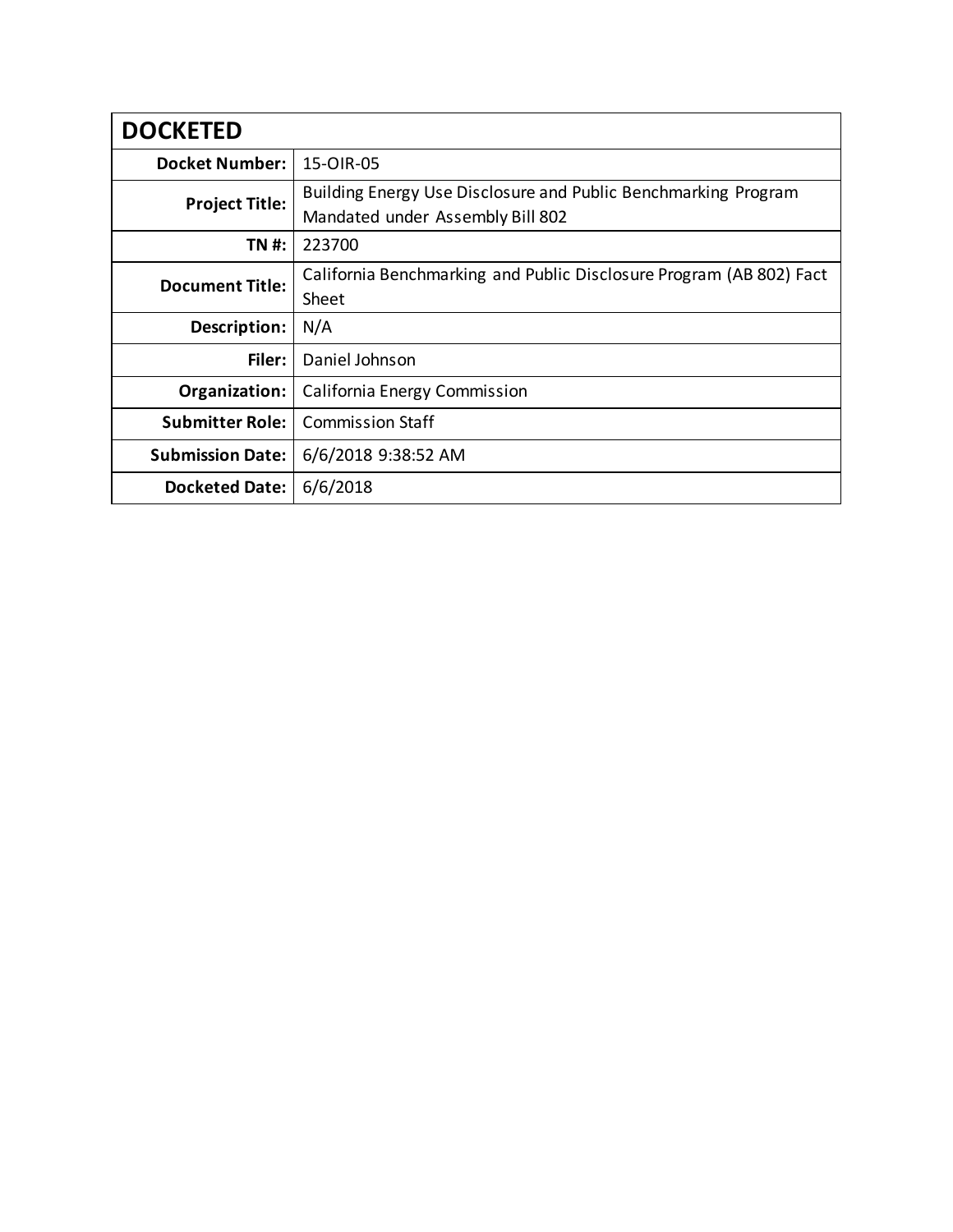# The California Energy Commission The California Energy Commission **Benchmarking and Public Disclosure (AB 802) Benchmarking and Public Disclosure (AB 802)**

In October 2015, the State of California passed Assembly Bill 802 (AB 802) to provide building owners access to their building energy use data from utilities, and to track consumption in their buildings. The purpose of AB 802 is to help building owners, tenants, and others better understand the energy consumption of their buildings through standardized energy use metrics.

#### Why benchmark?

- You can't manage what you don't measure; benchmarking provides a baseline understanding of energy use.
- Research suggests that benchmarking, which allows for a building's energy use to be compared to its prior performance and to that of its peers, can lead to savings of about 3 percent in annual energy expenditures. 1
- Benchmarking provides building owners with knowledge that enables smarter and more cost-effective improvements in building energy use.

#### Who has to benchmark their building under this program?

Owners of buildings in California that have a gross floor area of 50,000 square feet or greater are required to benchmark their energy performance annually, and report the results to the California Energy Commission per the following schedule. Comparative information on each building's performance will be posted on a public website during the second reporting year for each group.

| <b>BUILDING</b><br><b>TYPE</b>                | <b>REPORTING</b><br><b>DEADLINE</b>            | <b>INITIAL</b><br><b>POSTING OF</b><br><b>INFORMATION</b> |
|-----------------------------------------------|------------------------------------------------|-----------------------------------------------------------|
| No residential<br>utility accounts            | June 1, 2018, and<br>each June 1<br>thereafter | After June 1, 2019                                        |
| 17 or more<br>residential<br>utility accounts | June 1, 2019, and<br>each June 1<br>thereafter | After June 1, 2020                                        |

## Are there any exemptions?

- A property with 1 to 16 residential utility accounts
- Condominium project
- More than half of the building area used for (1) scientific experiments requiring controlled environments, or for (2) manufacturing or industrial purposes
- Scheduled to be demolished one year or less from the reporting date

# What do building owners need to do to comply?

Benchmarking requires combining the energy bills from a building's utility with basic physical and operational characteristics of the building (such as size, type of use, and hours of operation). Building owners must enter this information into a free, online tool—ENERGY STAR Portfolio Manager—which will generate results to track building performance over time and compare the performance against that of its peer buildings. Building owners must annually report their data directly through Portfolio Manager via the reporting link on the Energy Commission's website.

# How do building owners get energy use data for their buildings?

AB 802 requires energy utilities in California to provide monthly building-level energy use data for at least the previous calendar year to building owners, owners' agents, and operators of any of the following, upon request:

- Any non-residential building, other than a condominium, with three or more active utility accounts of any one energy type
- Any non-residential building with less than three active utility accounts, where all account holders have agreed to share their energy use information
- Any residential building, other than a condominium, with five or more active utility accounts of any one energy type

1. Palmer, Karen, and Margaret Wells, Does Information Provision Shrink the Energy Efficiency Gap? (Washington, DC: Resources for the Future, 2015), accessed at http://www.rff.org/files/sharepoint/WorkImages/Download/RFF-DP-15-12.pdf